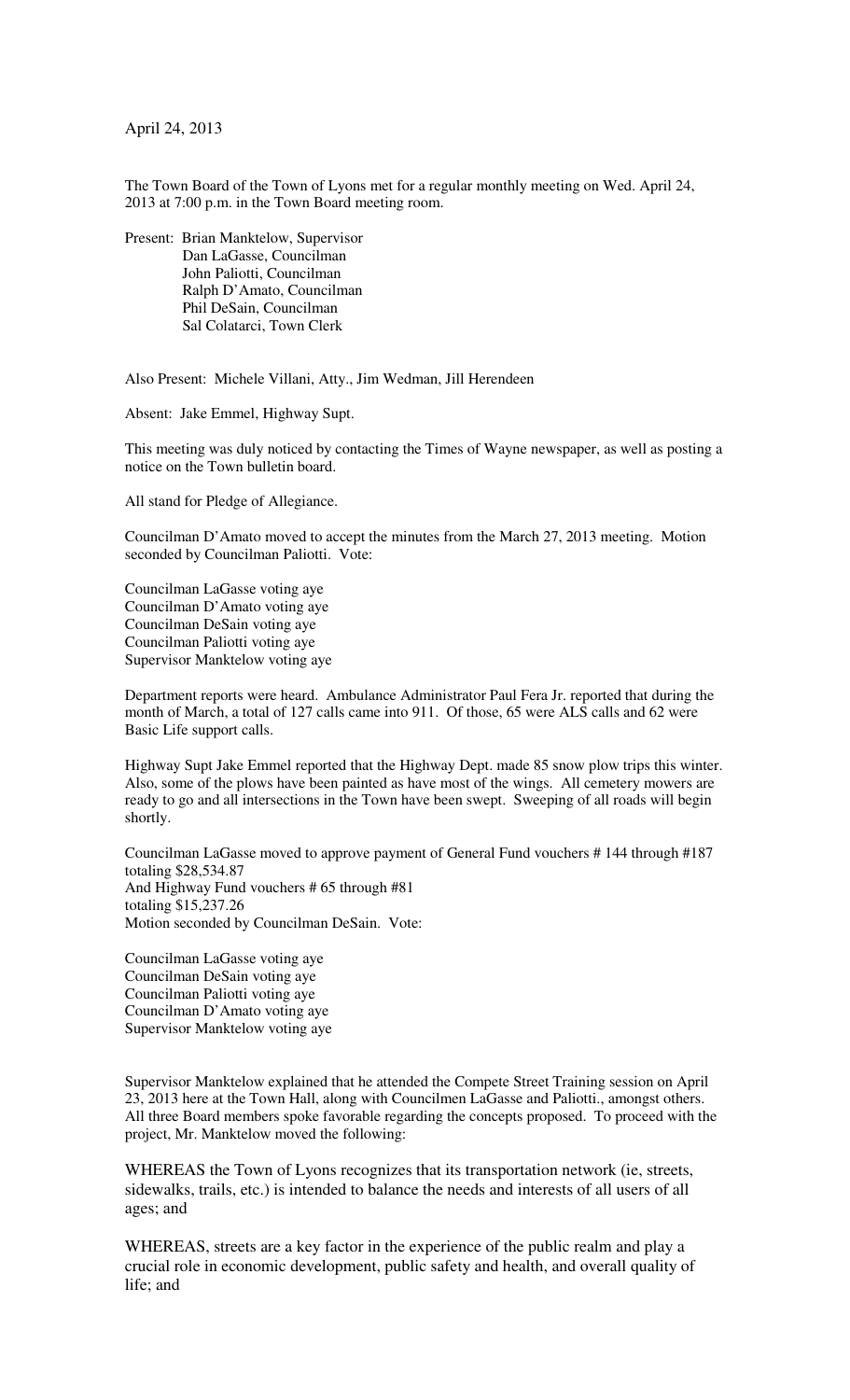WHEREAS the design and function of our streets has often favored the motorist over other uses, notably bicyclist, pedestrians, transit users, and persons with disabilities; and

WHEREAS, Walkable Communities seeks to better integrate physical activity into the daily lives through increased emphasis on walking, biking, and public transportation.

WHEREAS, Walkable Communities improves public health, reduces traffic congestion, enhances air quality and supports local economic development; and

WHEREAS, the Town of Lyons seeks to create an interconnected network of transportation facilities which accommodate all modes of travel in a manner that is consistent with neighborhood context and supportive of community goals; and

WHEREAS, Complete Streets are defined as streets that are planned, designed, operated, and maintained to enable safe access for all users and upon which pedestrians, bicyclists, transit users, persons with disabilities, and motorists of all ages and abilities are able to safely move along; and

WHEREAS, the Town of Lyons seeks to establish a Complete Streets policy to incorporate Walkable Communities into the planning, design, and operation of all future street projects whether new construction, reconstruction, or rehabilitation; and

WHEREAS, it is further recognized that certain streets may not be feasible, whether physically or financially, for the Complete Streets Policy accommodation.

Be it RESOLVED that the Town of Lyons move forward with developing and adopting a Complete Streets Policy for the Lyons community.

Above seconded by Councilman Paliotti. Vote:

Supervisor Manktelow voting aye Councilman Paliotti voting aye Councilman DeSain voting aye Councilman LaGasse voting aye Councilman D'Amato voting aye

Supervisor Manktelow reminded everyone that the Memorial Day Parade will be held on May 27. Line up is at 9 a.m. The parade begins at 9:30. Everyone is welcome to attend.

At 7:30 p.m., Councilman DeSain moved to go into executive session to discuss possible pending litigation. Motion seconded by Councilman Paliotti. Vote:

Councilman DeSain voting aye Councilman Paliotti voting aye Councilman LaGasse voting aye Councilman D'Amato voting aye Supervisor Manktelow voting aye

At 8:20 p.m., Councilman LaGasse moved to come out of executive session. Motion seconded by Councilman DeSain. Vote:

Councilman LaGasse voting aye Councilman DeSain voting aye Councilman D'Amato voting aye Councilman Paliotti voting aye Supervisor Manktelow voting aye

Councilman Paliotti then moved to allow the Town Supervisor to borrow such funds as are required to make repairs and improvements to the sewer pumps in the Route 31 sewer district. Motion seconded by Councilman LaGasse. Vote: